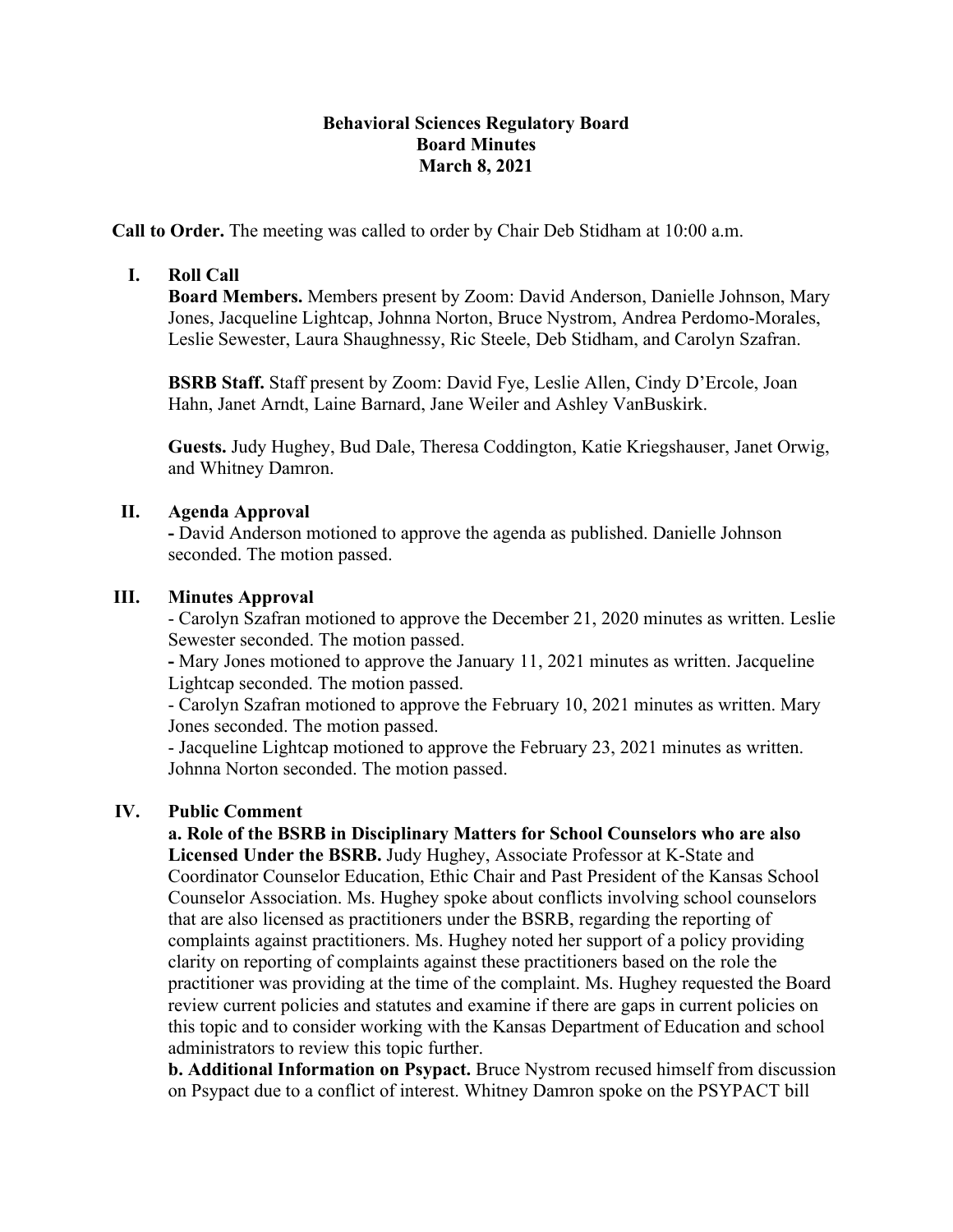(HB 2209) being considered by the 2021 Legislature and he noted he would like the bill to pass this legislative session. Janet Orwig, PSYPACT Executive Director, spoke about joint investigative processes with PSYPACT and the home state of licensees. Janet Orwig also answered questions from the Board and legal counsel for the Board on other Psypact processes.

# **V. Executive Director Report**

- **Phyllis Gilmore.** Former Executive Director Phyllis Gilmore passed away on January 24, 2021. Flowers were sent to the funeral on behalf of the agency.
- **Expert Witness Contracts.** At the Board meeting on February 23, 2021, the Board approved an expert witness contract and authorized the Executive Director to contract with expert witnesses for the purpose of reviewing applications from applicants who received their education from institutions not accredited by the national accrediting organization. Since this time, the BSRB has contracted with an expert witness for the purpose of reviewing certain professional counselor applications. It was noted that when determining who could serve as an expert witness for application review, the Board member for that profession and any other Board members serving on that profession's advisory committee will be consulted.
- **BSRB YouTube Channel.** On January 11, 2021, the agency launched the BSRB YouTube channel for the purpose of broadcasting Board meetings and advisory committee meetings to the public in a more secure way. Since that time, the agency has broadcast 3 Board meetings and 4 advisory committee meetings. There were technical issues with one advisory committee meetings, however the agency was able to take the audio and combine it with an image of the BSRB logo to create a new video which was uploaded to the YouTube channel, so all meetings are available for viewing. Currently, there are 4 subscribers to the channel, the videos receive an average of 15 to 20 views, though the January 11, 2021, Board meeting has been viewed 56 times.
- **Replacing Desktop Computers with Laptops and Docking Stations.** Some of the desktop computers in the office are past their warranties and the agency has experienced problems with delays relating to old technology. The agency has been in conversation with the Office of Information Technology Services (OITS) and has agreed to replace the three oldest desktop computers with laptops and docking stations. The Executive Director noted the agency will examine the option to replace other aging computers during the next fiscal year.
- **BSRB Operations.** Currently, most agency staff members are working from home the majority of each week, due to concerns related to the pandemic. The agency has been examining measures to increase productivity in processing applications and while proposals to increase the number of days all staff may be back in the office have been discouraged by the Department of Administration and the Department of Emergency Management Services, the agency is able to make adjustments on a caseby-case basis, based on each employee's job responsibilities. It was noted that the agency is seeking to improve its customer service to licensure applicants and it has been attempting to increase the ability of staff to make outgoing phone calls while working remotely. Efforts to take office phones home, utilize "soft phone" technology through Microsoft Teams, and other research on obtaining short-term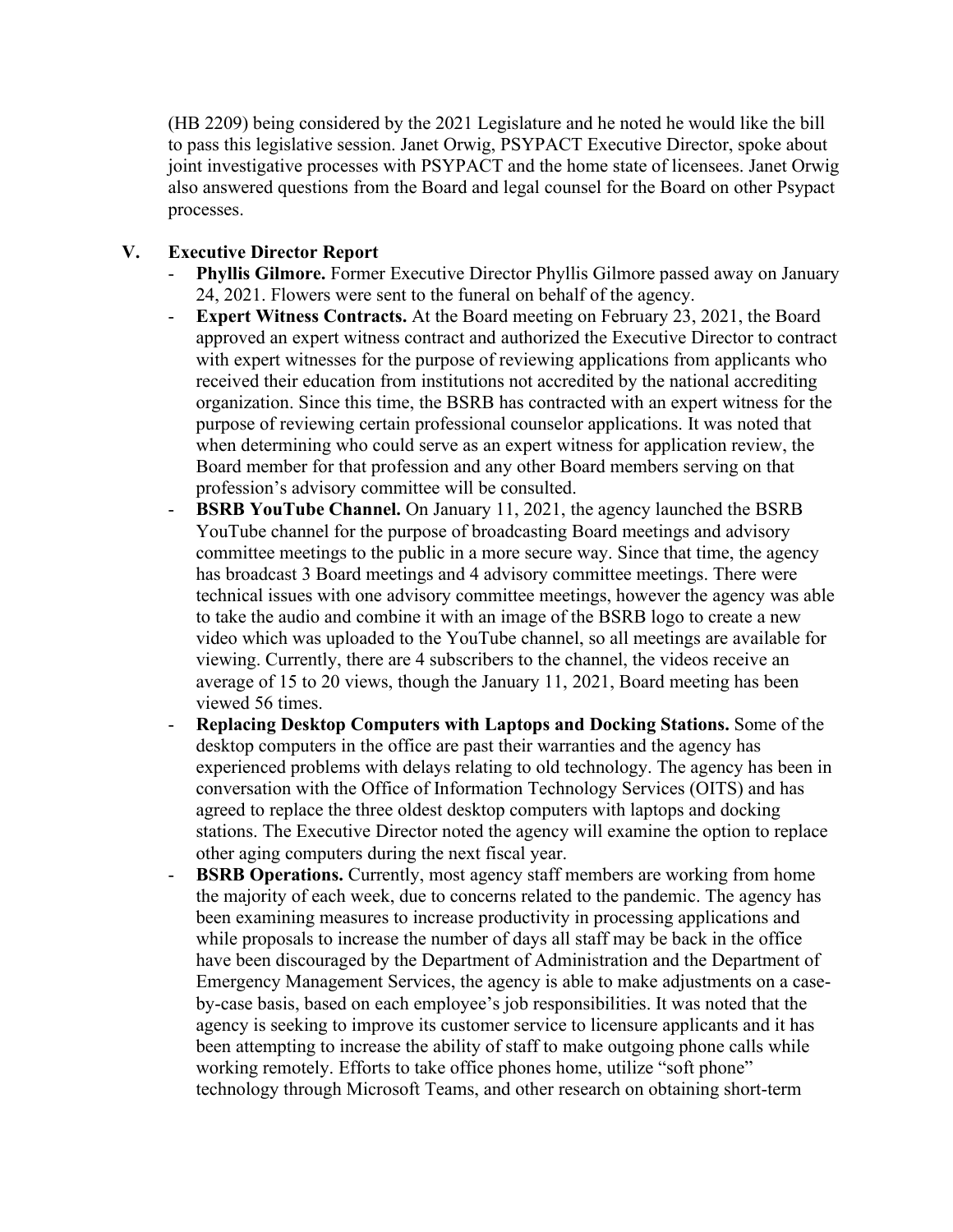Skype phone numbers has been unsuccessful. However, the agency was informed that the use of Jabber technology would be rolled out for BSRB staff soon, so the office has processed a ticket for this to be downloaded and a request has been submitted to purchase headsets to assist in the use of this technology.

- **COVID-19 Sanitation Supplies.** The office of the BSRB was running short on masks, but the agency was able to obtain additional masks from the Department of Emergency Management Services at no cost to the agency. With the new masks, supplies should be sufficient through at least the end of June, if not past that date.
- **Office Safety Notes.** Several office ceiling tiles had water damage from past leaks. Facilities staff was contacted and replaced about 10 to 15 ceiling tiles. Additionally, certain offices had been experienced severe heat or severe cold regardless of adjustments to thermostats. Facilities was contacted and was able to resolve the issues, which helped keep staff in a productive working environment when the office experienced severe cold temperatures lately. Also, in late January, the Eisenhower building had been shut down for several days, due to safety concerns regarding the federal inauguration. Staff was largely able to work from home during this time period and thankfully the closure appears to have been precautionary.
- **COVID-19 Vaccine for BSRB Staff.** The State is providing the opportunity for vaccines for state employees. The State is currently in phase 2, but is expected to move to phase 3 soon, which includes the remainder of state employees. It was noted that no employees are required to get the vaccine, but the agency is permitted to grant leave when individuals receive the vaccine and time for any side effects.
- **Legislative Budget Updates.** The budget for the BSRB was heard and passed out favorably without changes by both the House and Senate. Any changes after this point are likely to only be items affecting all state agencies.
- **Legislative Action on BSRB Bills (HB 2208 and Substitute for SB 238).** The Executive Director explained that the agency requested the same language in both a House and Senate bill, to allow both the House and Senate health committees to hear and work the bill at the same time, in the event that the session might have been shortened due to COVID-19 concerns. Both bills have passed out of the relevant health committee's favorably with amendments and both bills have been passed across the original chamber's floor (HB 2208 passed with a vote of 124-0 and SB 238 passed with a vote of 38-1). The amendments included removing language requiring Board-approved clinical supervisors for social workers (and removal of language setting a \$50 cap for this designation), removing a specific number of direct clientcontact hours in the social work practicum for individuals pursuing a clinical license, adding provisions related to telemedicine in HB 2206, and SB 238 also included an amendment adding provisions relating to Certified Community Behavioral Health Clinics (SB 138). The Executive Director noted he would be speaking with the Chairs of the health committees requesting hearings on both bills. The Director noted hearing a great deal of support for the items related to the BSRB.

#### - **Legislative Action on Bills Relating to the BSRB**

- o **HB 2206.** HB 2206 is a bill involving telemedicine. The contents of this bill have been added to both HB 2208 and SB 238.
- o **HB 2207.** HB 2207 is a bill prohibiting conversion therapy to minors. The bill has not received a hearing.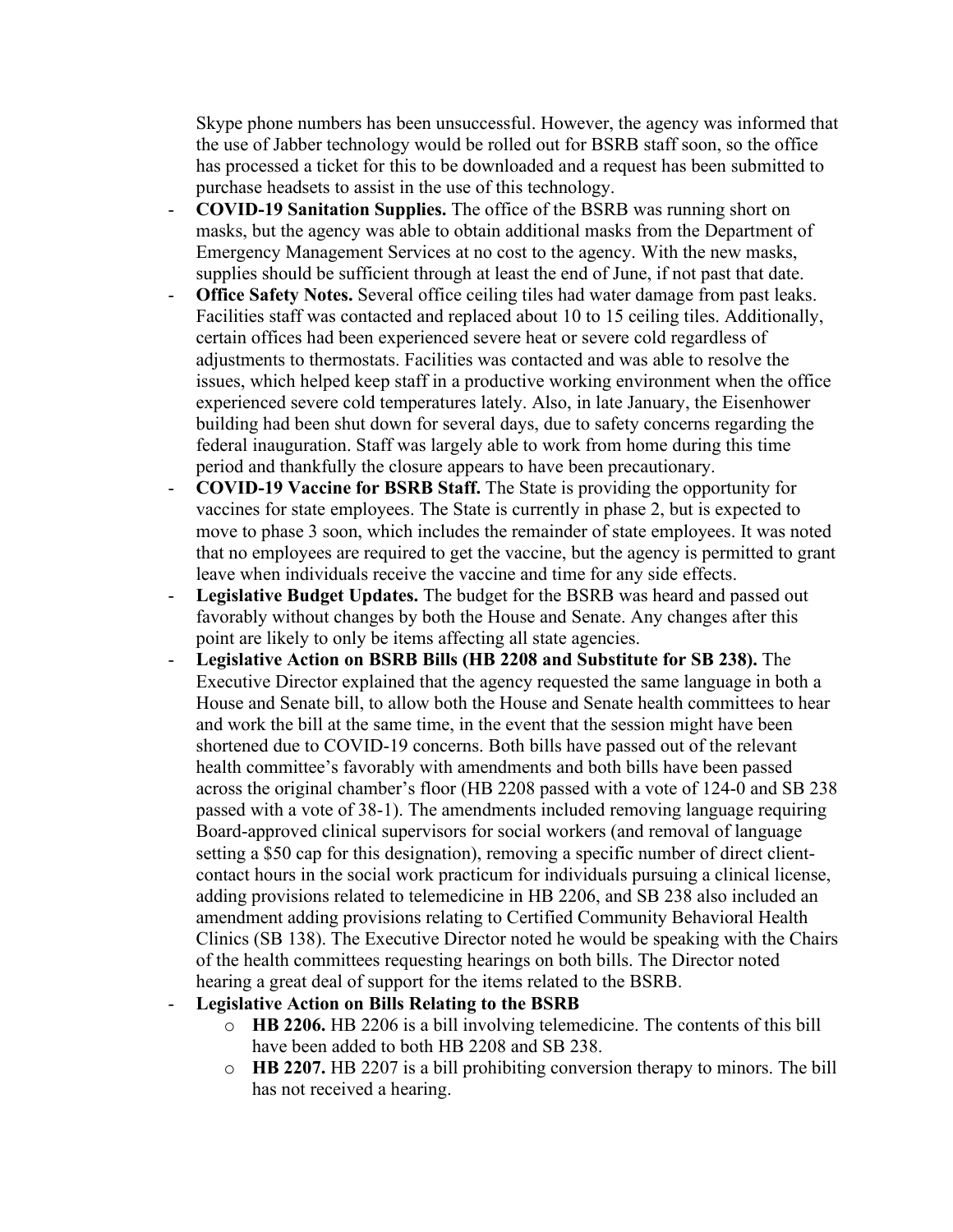o **HB 2209.** HB 2209 is the Psypact bill. The bill was amended to change the implementation date from July 1, 2021, to January 1, 2022. It passed out of the House Health and Human Services Committee favorably as amended and passed the House floor on a vote of 121-3.

# - **Legislative Updates on Regulatory Bills**

- o **HB 2370.** HB 2370 would prohibit a criminal conviction from acting as the sole disqualification for occupational licensure and created guidelines to follow when considering criminal convictions of an applicant. The bill has not had a hearing.
- o **SB 10.** SB 10 would create the "Right to Earn a Living Act." The bill would require regulatory bodies to complete a comprehensive review of all occupational statutes and regulations, analyze these statutes and regulations using a set criteria, and take action to repeal any statutes or rules not adhering to the criteria. The bill received a hearing on January 27 but was not worked by the committee.
- o **SB 34.** SB 34 would create a 5-year sunset on all existing agency rules and regulations and set a 5-year sunset on any newly issued rules and regulations and requires agencies to put any of these sunsetting provisions into statutes if the agency wishes to keep those regulations. The bill received a hearing on January 26, but was not worked by the committee.
- o **HB 2066.** This bill would shorten the period of time in which regulatory bodies are required to issue occupational credentials to military servicemembers and military spouses, individuals wishing to seek residency in Kansas, or individuals who currently reside in Kansas, in certain circumstances where the individual has similar credentials in another state or jurisdiction. The bill is scheduled for a hearing in the Senate Federal and State Affairs Committee on Thursday, March 11. The Board of the BSRB indicated it wished to have a special Board meeting to discuss this bill further and to consider requesting testimony on any concerns on the bill.
- **Summary of Recent Association Meetings.** The Executive Director noted he was able to participate in the first day of a two-day conference put on by the American Association of State Counseling Boards (AASCB) on February 26, 2021. The second day of the conference will be on March 26, 2021. The Director noted he was able to take part in a meeting called Engaging with ASWB on March 4, and he reported on news concerning ASWB's budget, testing, and plans for the creation of a future test. On March 5, the Director was able to meet with representatives from the Kansas and Oklahoma chapters of the Red Cross and he was able to receive information on a Resiliency Program for veteran's and the families of veterans. He requested additional information on the program.
- **Upcoming Speaking Engagements.** The Executive Director and Leslie Allen, Assistant Director for the BSRB, will be presenting information on licensure and answering questions from professional counseling students from Mid-America Nazarene on March 9 at 7:30pm.

#### **VI. Staff Reports**

None.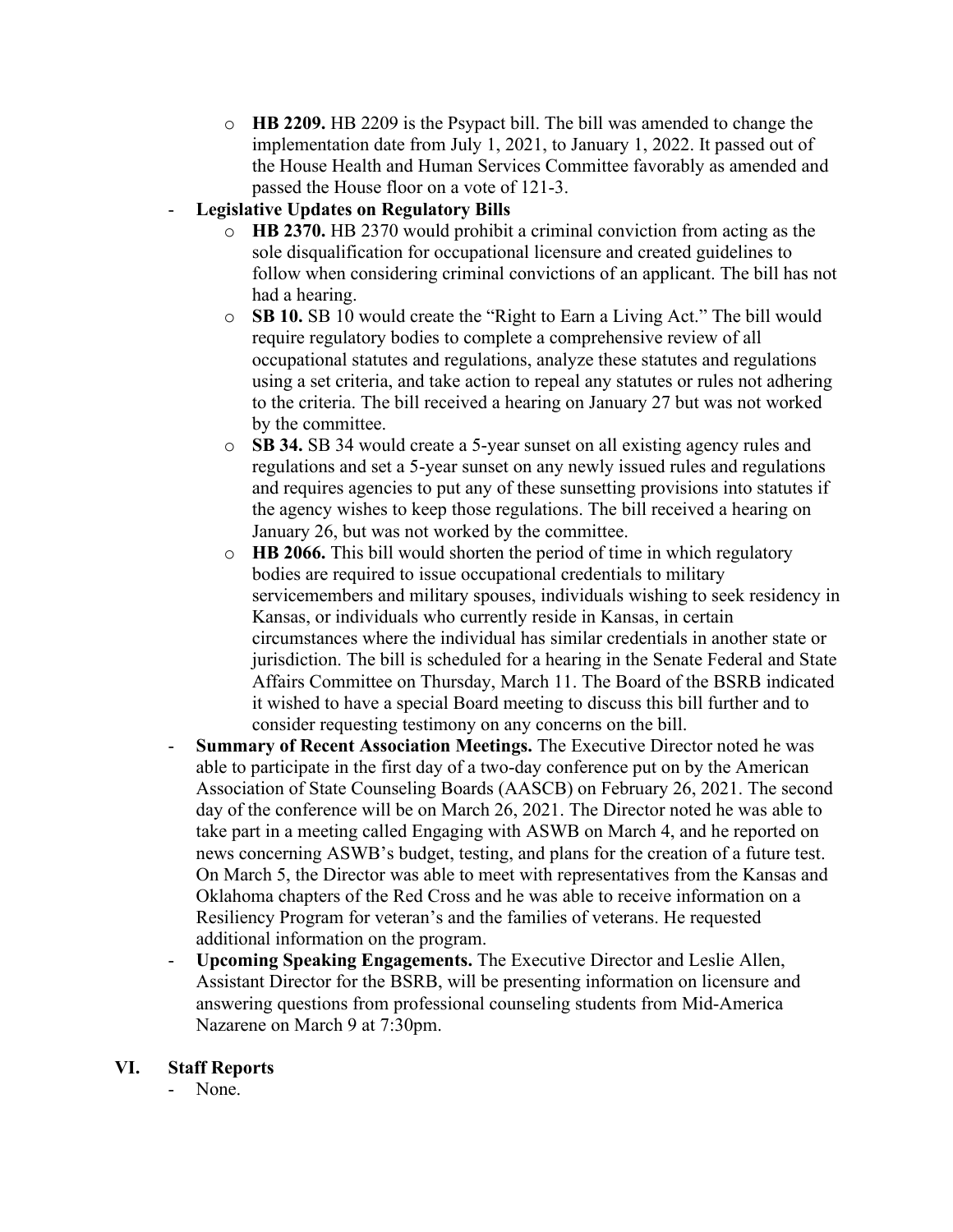# **VII. Complaint Review Committee Report**

The Complaint Review Committee (CRC) met in February. Bruce Nystrom, Chair of the CRC, provided a brief report on the number of violations for the different professions. Complaints have started to even out a bit and haven't had as big of a spike incoming recently.

### **VIII. Professions Reports**

- **a. Licensed Psychology** 
	- **-** None.

### **b. Social Work**

**-** None. The advisory committee is scheduled to meet next week on March 16.

# **c. Professional Counseling**

**-** Laura Shaughnessy reported the advisory committee met in February and the majority of the meeting focused on training for advisory committee members.

### **d. Master's Level Psychology**

**-** David Anderson reported the advisory committee met in February and received training for advisory committee members. Discussion was had that the advisory committee is seeking to add a new member. The advisory committee will meet next in April.

### **e. Marriage and Family Therapy**

**-** Mary Jones reported the advisory committee met in February received training for advisory committee members. The advisory committee will meet next in April.

# **f. Addiction Counseling**

**-** Deb Stidham reported the advisory committee met in March and received training for advisory committee members. The advisory committee will be meeting quarterly and the next meeting is scheduled for June.

#### **g. Behavior Analysis**

**-** None.

# **IX. Old Business**

- **Records from Deceased Practitioners.** The Board discussed issues regarding records of deceased practitioners. Legal counsel for the Board discussed policies relating to deceased practitioner records in Missouri and Texas, and the meeting materials included documents relating to these two policies. The advisory committees will discuss what each profession thinks would be a good process for dealing with these records and those proposals will be brought back to the Board for further discussion.
- **Legislative History of KSA 74-5374, Disclosure to a Client at Beginning of Client-Therapist Relationship.** At the January 11, 2021, Board meeting, the Board discussed potential changes to the statutes relating to disclosure to a client at the beginning of a client-therapist relationship. At that meeting, the Executive Director volunteered to research the Legislative history of KSA 74-5374 and report back to the Board. At the March 8, 2021, meeting of the Board, the Director provided a memo summarizing the origin of the language. The language was enacted by the Legislature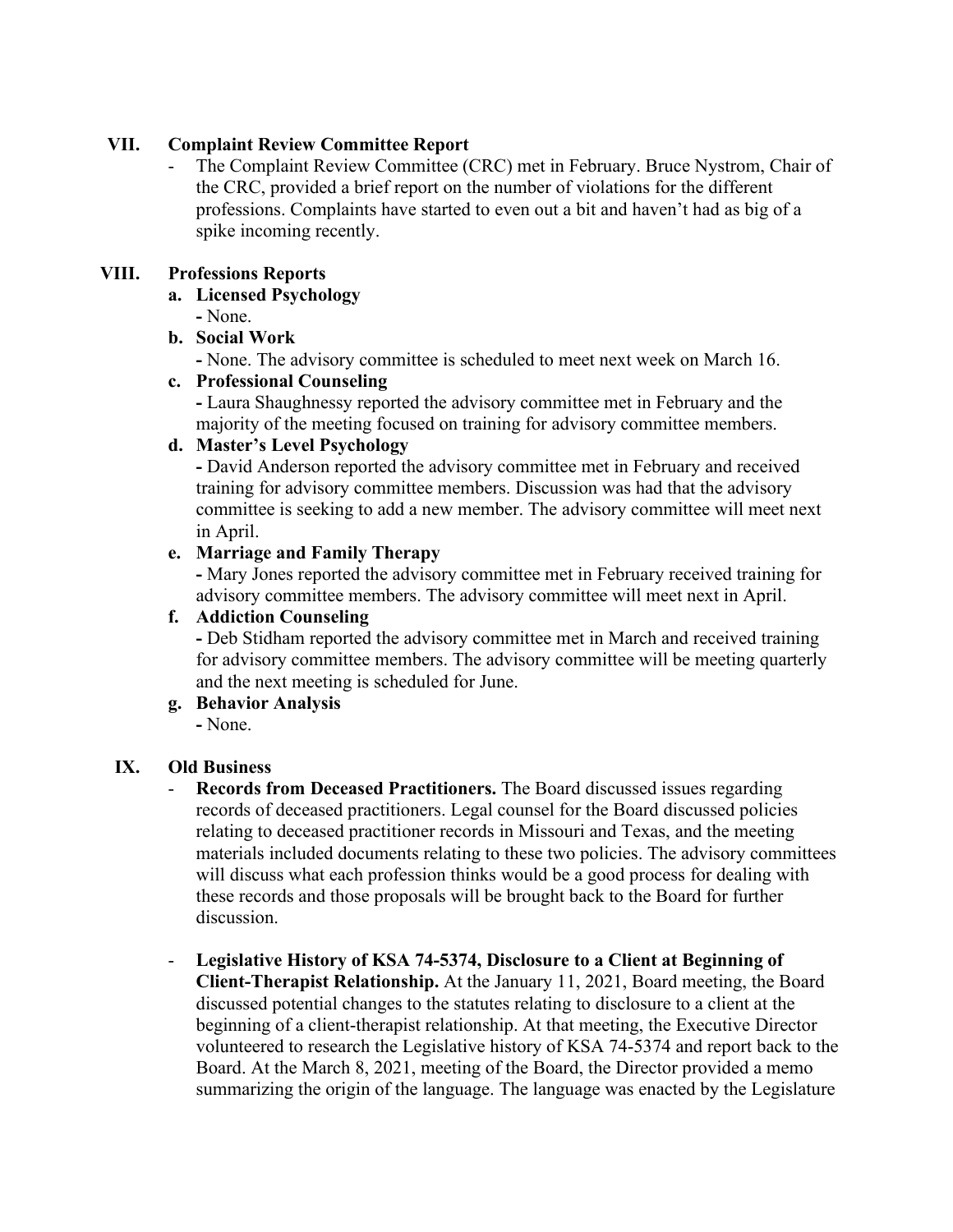in 1999, implemented in 2000, and had not been amended since that date. In the 1999 Legislative session, HB 2213 was requested on behalf of the Task Force on Providers of Mental Health Services, which met over the 1998 Legislative interim. This bill made several changes, including changes to the clinical level of licenses of several professions under the BSRB. When the bill was worked in the Senate Committee on Public Health and Welfare, a package of amendments was introduced, and the minutes from the meeting describe this group of amendments as a compromise from proponents and opponents of the bill. The language concerning the provider disclosures originated from this group of amendments. The Director noted that minutes and testimony from the two dates the bill was considered by the House Health and Human Services Committee, as well as the two dates the bill was considered by the Senate Public Health and Welfare Committee, are included for reference on the BSRB website.

- **Regulatory Language Clarifications.** Leslie Allen, Assistant Director for the BSRB, presented regulatory language clarifications for clinical supervision. The Board discussed the language and agreed on the wording for the regulation across the professions. Also, the Board discussed clarifications regarding the definition of an hour. Mary Jones moved to approve the language with a few changes. Carolyn Szafran seconded. The motion passed. Leslie Allen indicated that she would look into language for the next meeting to clarify the definition of extenuating circumstances.

#### **X. New Business**

- **Disciplinary Actions on Agency Website.** David Fye reported he received an anonymous letter that was also sent anonymously to several members of the Board. The letter claimed it was being sent from a current licensee who had a past disciplinary action and the letter noted that a Google search of the person's name revealed the disciplinary action on the BSRB website to be the top search result. The individual noted they would like the disciplinary record removed from the website, as they feel it is being posted to cause embarrassment, and the person would request that the disciplinary record be available through an open records request instead. The Board discussed the current policy on posting disciplinary actions to the BSRB website and decided to continue using the current policy to ensure protection of the public.
- **Board Member Responsibilities if in Receipt of Message from the Public.** The Board discussed what each Board member's responsibilities are if they receive a message from the public. Legal counsel for the Board from the Attorney General's office noted that if Board members all receive correspondence and respond to the individual separately, it could inadvertently lead to issues concerning open meetings, because the Board was weighing in on a matter concerning the Board outside of an open meeting. To avoid any potential issues, it was recommended that Board members who receive messages from the public concerning Board business politely inform the individual they should contact the Executive Director of the Board, so that the matter can be discussed in public comment either at an Advisory Committee or a